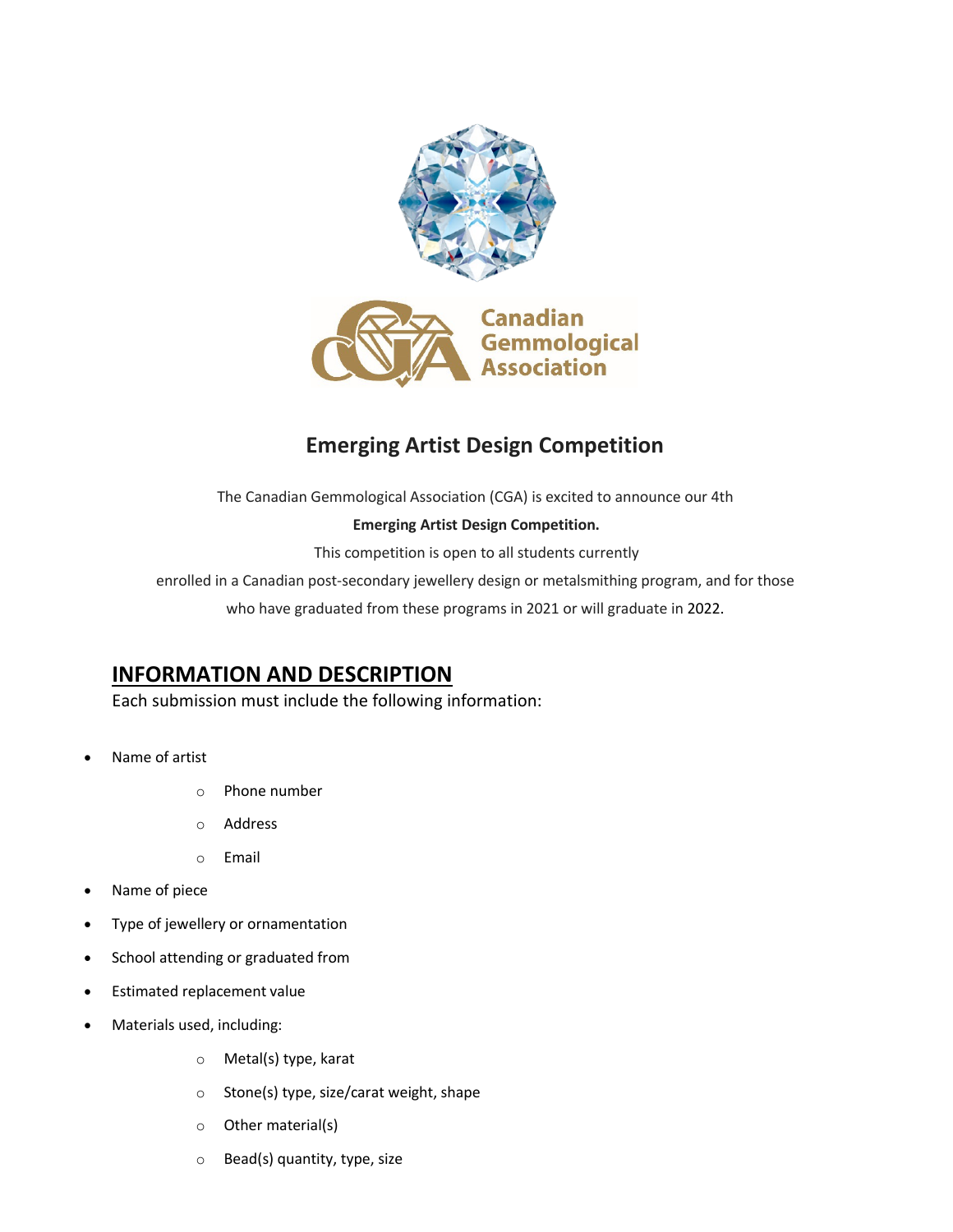- Description, **limited to 1000 characters maximum** (including spaces and punctuation) or less,including:
	- o Concept/design development
	- o Techniques used
	- o Steps taken to complete the piece (cast, fabricated, forged, assembled, etc.)
	- o Inspiration behind the piece

## **SUBMISSIONS MUST**

- Each piece must include at least one natural or synthetic gemstone (rough or faceted)
- Include one high-resolution photograph: 300-dpi JPEG or PDF; 10-megabyte (MB) maximum
- Include the name and description of the piece (limited to 1000 characters which includes spaces and punctuation)
- *NOT contain any material from animals or plants that are listed in Schedule 1 of Canada's Wild Animaland Plant Trade Regulations which upholds CITES (the Convention on International Trade in Endangered Species of Wild Fauna and Flora). This includes, but is not limited to ivory.*
- Include at least one photo of your finished piece.

# **Entries will be judged on**

- Successful incorporation of materials
- Innovation and originality
- Wearability (except for hollowware entries)
- Quality of workmanship, and finishing

# **The CGA Emerging Artist Design Competition winners will receive**

- First place \$1000
- Second place \$500
- Third place \$250